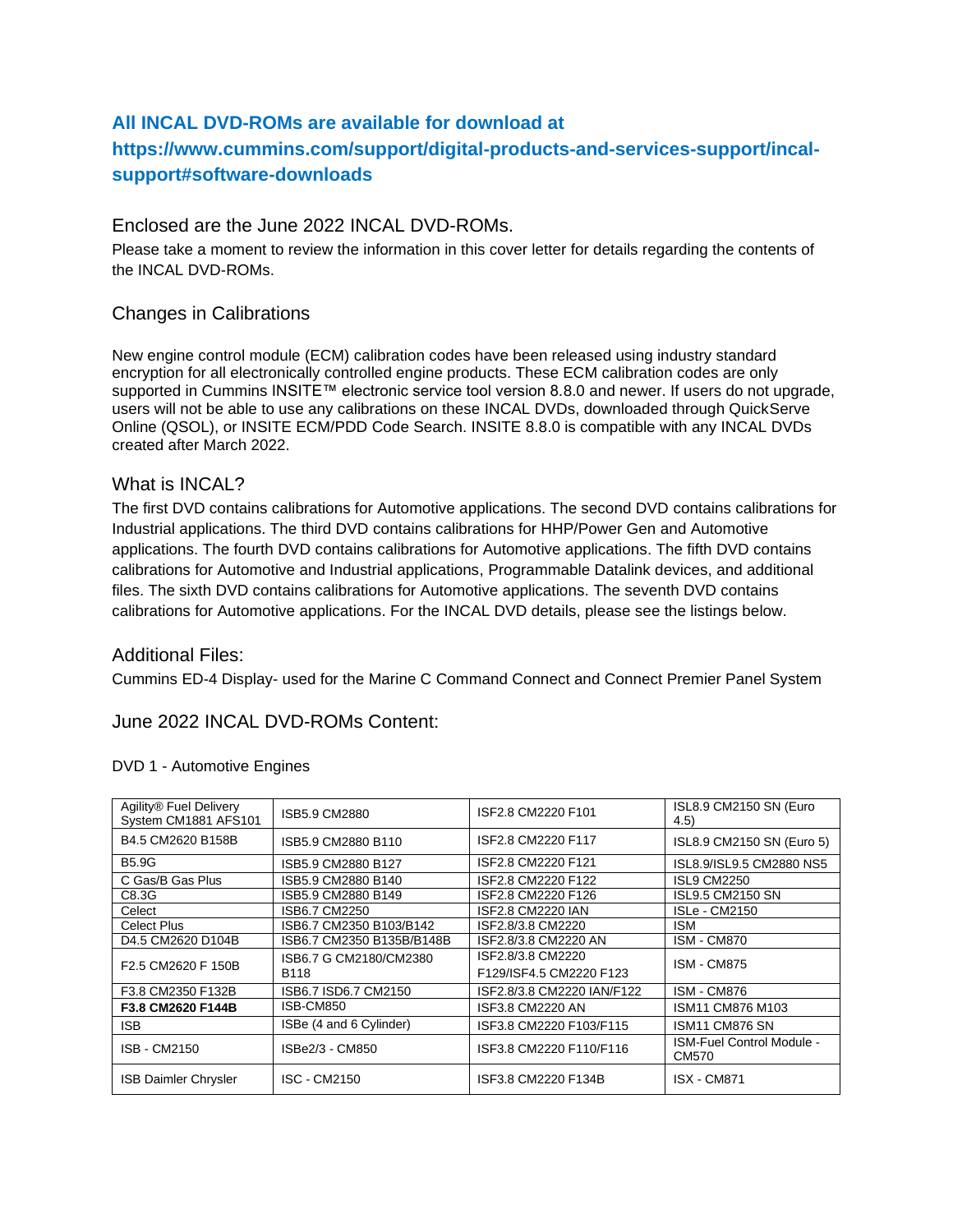| ISB/ISD4.5 CM2150<br>B <sub>119</sub> ISB/ISD6.7<br>CM2150 B120 | ISC/ISL                                                    | ISF3.8 CM2220 IAN                                | ISX/ISZ13 CM2150 SN        |
|-----------------------------------------------------------------|------------------------------------------------------------|--------------------------------------------------|----------------------------|
| ISB/ISD6.7 CM2880<br>B <sub>126</sub>                           | ISC/Transit Bus ISL8.3 - CM850                             | ISF3.8 CM2350 F109                               | <b>ISZ13 NSV 2880E IAT</b> |
| ISB3.9 CM2220 B107                                              | ISC8.3 CM2250                                              | ISF3.8 CM2350 F120                               | L Gas Plus                 |
| ISB4.5 CM2350 B104                                              | ISD4.5 NSV/ISB5.9<br>NS4/ISDe6.7 NS4 CM2880<br><b>WFLD</b> | ISG11 CM2880 G106/G108<br>ISG12 CM2880 G107/G109 | L10G                       |
| ISB4.5 CM2350<br>B129B/B147B                                    | ISD6.7 CM2880 D101                                         | <b>ISL - CM2150D</b>                             | L9 CM2350 L119B            |
| ISB4.5/6.7 ISD4.5/6.7<br>CM2150 SN                              | ISD6.7 CM2880 D101                                         | ISL 8.9 CM2350 L111                              | L9N CM2380 L124B/L130B     |
| ISB4.5/6.7 ISD4.5/6.7                                           | ISDe - CM2150                                              | ISL G - CM2180/CM2380                            | X11 CM2670 X126B           |
| CM2150 SN (EURO 5)                                              |                                                            |                                                  |                            |
| ISB5.9 CM2150 B111                                              | ISF2.8 CM2220 AN                                           | ISL8.9 - CM850                                   | X12 CM2450 X137B           |
| ISB5.9 CM2880                                                   | ISF2.8 CM2220<br>EC/ECF2/ECCF2                             | ISL8.9 CM2150 SN                                 | Z15 CM2670 Z107B           |

## DVD 2 – Industrial Engines

| 480C-E                                             | QSB4.5 CM2150<br>B108/QSB6.7 CM2150<br>B <sub>109</sub> | QSC8.3 CM850(CM2850)                                  | QSN14 CM876 N103                                     |
|----------------------------------------------------|---------------------------------------------------------|-------------------------------------------------------|------------------------------------------------------|
| Celect Plus Industrial                             | QSB4.5 CM2350<br>B106/B122/B144                         | QSC8.3/QSL9                                           | QSX11.9/15 CM2250<br><b>ECF/X115</b>                 |
| <b>CENSE</b>                                       | QSB4.5 CM2350 B174C                                     | QSF2.8 CM2880 F104/F108/QSF3.8<br>CM2880 F112         | QSX <sub>15</sub>                                    |
| Centinel                                           | QSB5.9 CM2880<br>B115/QSB6.7 CM2880<br>B116             | QSF2.8 CM2880<br>F105/F106/F114/F124/F123             | QSX15 CM2350<br>X130/X140C                           |
| <b>CENTRY</b>                                      | QSB5.9/44, 5.9/30, 4.5/30,<br>3.9/30                    | QSF3.8/F3.8 CM2350<br>F107/F118/F119/F125/F133C/F142C | QSZ13 CM2150 Z101                                    |
| Centry CM2940                                      | QSB6.7 CM2350<br>B105/B130/B145                         | QSG12/X12 CM2350 G110/G113<br>X144C                   | QSZ13 CM2150 Z102                                    |
| L9 CM2350 L120C/L133C                              | QSB6.7 CM2350/QSL8.9<br>CM2350 T4F                      | QSL9 CM2250 L106                                      | VTA903 CM2250 V105                                   |
| <b>Next Generation Cense</b><br>CM2330             | QSB6.7/QSL 9 CM2250                                     | QSL9 CM2250 L115                                      | X15 CM2350<br>X125M/QSX15 CM2350<br>X <sub>131</sub> |
| <b>PIM</b>                                         | QSB6.7/QSL 9 CM2250<br>Komatsu                          | QSL9 CM2350 L102/L118/L122                            | X15 CM2350 X132C                                     |
| QSB3.3 - CM2150                                    | QSB6.7-M CM2250                                         | QSL9 CM850(CM2850)                                    |                                                      |
| QSB3.3 CM2250 EC/B137                              | QSB7 CM2880<br>B117/QSL9.3 CM2880 L113                  | QSM11                                                 |                                                      |
| QSB3.9 CM2880<br>B138/QSB5.9 CM2880<br><b>B139</b> | QSC8.3 CM2880 C102                                      | QSN14 CM876 N102                                      |                                                      |

# DVD 3 – HHP/PowerGen Engines

| Gas Cense -<br>QSK19G/45G/60G,<br>QSV81/91 - CM850 | QSK19 CM850/CM2850 MCRS<br>Power Gen/QSK19 CM2150<br><b>MCRS Power Gen</b> | QSK50/60<br>CM850/CM2150/CM2850<br>MCRS Power Gen/K123M -<br>Primary   | QSK95 Tier2 Marine<br>CM2350 - Primary   |
|----------------------------------------------------|----------------------------------------------------------------------------|------------------------------------------------------------------------|------------------------------------------|
| Gas Compression GTA,<br><b>KTA</b>                 | QSK19 CM850/CM2850<br>MCRS/QSK19 CM2150 MCRS                               | QSK50/60<br>CM850/CM2150/CM2850<br>MCRS Power Gen/K123M -<br>Secondary | QSK95 Tier2 Marine<br>CM2350 - Secondary |
| HSK78G CM2358 K129G<br>- Primary                   | QSK19/23 CM2350<br>K105/K114/K115/K127                                     | QSK50/60<br>CM850/CM2150/CM2850<br>MCRS/K123M - Primary                | QSL9 CM2350 L107                         |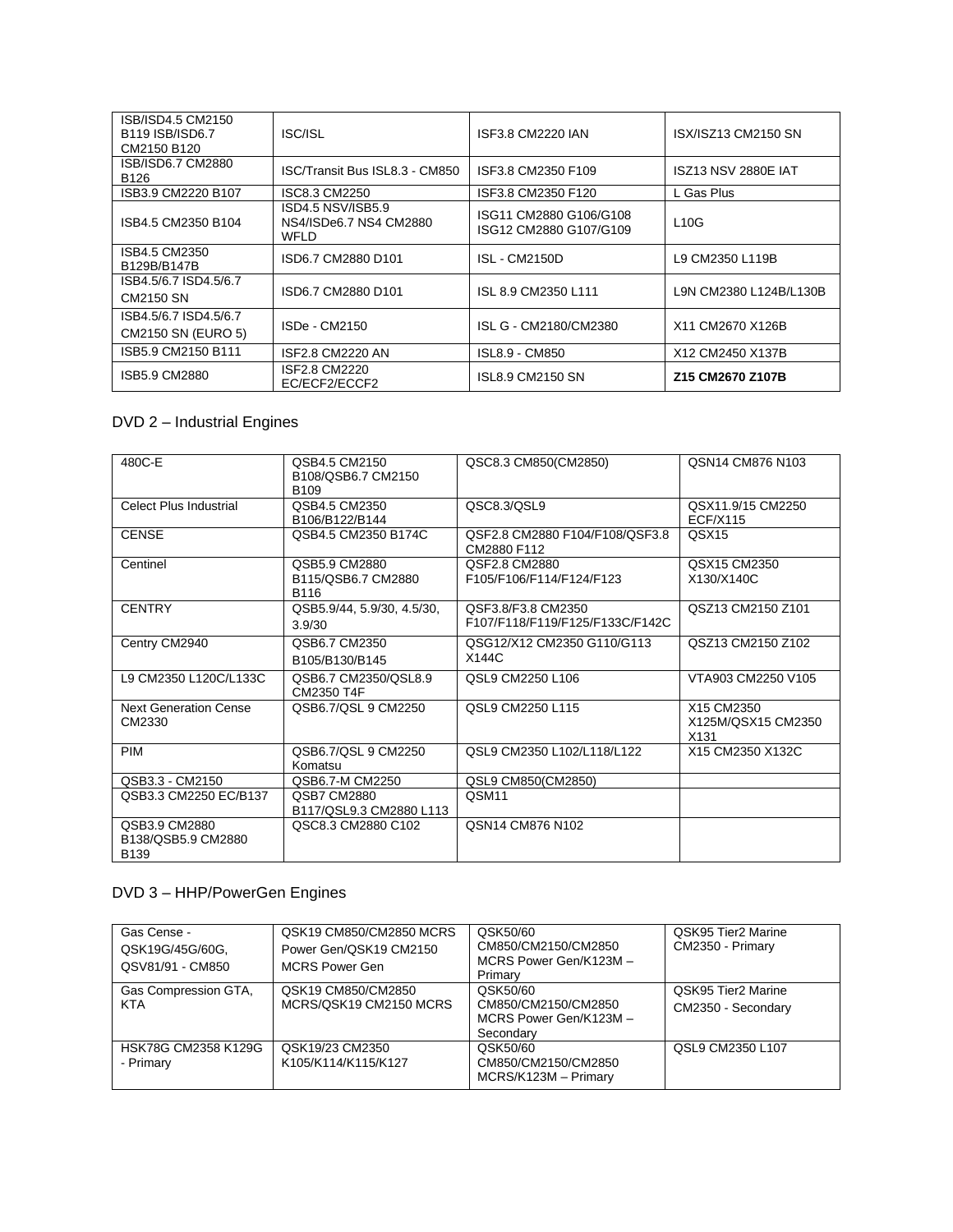| HSK78G CM2358 K129G<br>- Secondary              | QSK23/60/78 CM2250<br>K109/K112/K104                                                   | QSK50/60<br>CM850/CM2150/CM2850<br>MCRS/K123M - Secondary | QSL9 CM850(CM2850)                                 |
|-------------------------------------------------|----------------------------------------------------------------------------------------|-----------------------------------------------------------|----------------------------------------------------|
| QSB4.5/6.7/7-DM<br>CM850(CM2850)                | QSK38 CM2350 K125/K138M -<br>Primary                                                   | QSK60 CM2350 K149M -<br>Primary                           | QSM11 CM876 Power<br>Gen/QSM11 CM876<br>M101/M102M |
| QSB6.7 CM2350 B112                              | QSK38 CM2350 K125/K138M -<br>Secondary                                                 | QSK60 CM2350 K149M -<br>Secondary                         | QST30                                              |
| QSG12 CM2880 G112                               | QSK38 CM850/CM2850 MCRS<br>Power Gen/QSK38 CM2150<br><b>MCRS Power Gen - Primary</b>   | QSK78 CM2350<br>K126/K137/K154C - Primary                 | QST30 - Power Gen                                  |
| QSK 19/23/45/60/78                              | QSK38 CM850/CM2850 MCRS<br>Power Gen/QSK38 CM2150<br><b>MCRS Power Gen - Secondary</b> | QSK78 CM2350<br>K126/K137/K154C - Secondary               | QST30 - CM850 - Power<br>Generation                |
| QSK 19G/38G/60G,<br>QSV81/91 -<br>CM700/CM2358  | QSK38 CM850/CM2850<br>MCRS/QSK38 CM2150 MCRS -<br>Primary                              | QSK95 CM2350 K111 - Primary                               | QST30 CM2350 T101/T102<br>- Primary                |
| QSK 19G/38G/60G,<br>QSV81/91 -<br>SSM558/CM2358 | QSK38 CM850/CM2850<br>MCRS/QSK38 CM2150 MCRS -<br>Secondary                            | QSK95 CM2350 K111 -<br>Secondary                          | QST30 CM2350 T101/T102<br>- Secondary              |
| QSK 23/60/78 CM500<br>Power Gen                 | QSK50/60 CM2350 MCRS<br>K108/K116/K117 - Primary                                       | QSK95 CM2350 K113/K128M -<br>Primary                      |                                                    |
| QSK 23/60/78 CM850<br>Power Gen Interface       | QSK50/60 CM2350 MCRS<br>K108/K116/K117 - Secondary                                     | QSK95 CM2350 K113 -<br>Secondary                          |                                                    |

## DVD 3 – Automotive Engines

| B6.7 CM2350       |  |  |
|-------------------|--|--|
| B121B/B141B/B179B |  |  |

## DVD 4 – Automotive Engines

| 15N CM2380              | F2.8 CM2620 F135B                                             | ISX12 G CM2180/CM2380 EJ | L9 CM2450 L126B/L127B |
|-------------------------|---------------------------------------------------------------|--------------------------|-----------------------|
| M104B/M105B             |                                                               |                          |                       |
| B6.2 CM2670 B156B       | F2.8 CM2620 F136B                                             | ISX12/11.9/15 CM2250     | X12 CM2350 X119B      |
| ISB6.7 CM2670 B153B     | F3.8 CM2620 F137B/F138B                                       | ISX12N CM2380 X120B      |                       |
| <b>B6.7 CM2670 FUVL</b> | ISX12 CM2350<br>X102/X103/X108/ISX15<br>CM2350 X101/X104/X109 | <b>ISX15 CM2250 SN</b>   |                       |

## DVD 5 – Automotive Engines

| B4.0 CM2620 B154B                | D6.7 CM2670<br>D102B/D106B/D107B | ISL8.9 CM2670 E                                        | B6.7 G CMOH6.0 B125  |
|----------------------------------|----------------------------------|--------------------------------------------------------|----------------------|
| B6.7 CM2670<br>B167B/B168B/B169B | ISB4.5 CM2620 E                  | ISL9.5 NS5 2880E IAT                                   | ISG12 G CMOH6.0 G111 |
| B6.7N CM2380 B150B               | ISB6.2 CM2670 E                  | L9 CM2670 L128B                                        | L8.9G CMOH2.0 L125B  |
| BES CM2450 EV101B                | ISD 5L EU VI                     | N <sub>14</sub> CM <sub>876</sub> N <sub>108</sub> B   |                      |
| D4.0 CM2620 D103B                | ISF3.8 CM2620 A                  | R <sub>2.8</sub> CM <sub>2220</sub> R <sub>101</sub> B |                      |

## DVD 5 - Industrial Engines

| B4.5 CM2350        | F3.8 CM2350 F128C/F143C  | QSB6.7 CM2250 EC/B128 | X15 CM2350 X127C/QSX15 |
|--------------------|--------------------------|-----------------------|------------------------|
| B146C/B159C        |                          |                       | CM2350 X105/X106/X118  |
| <b>B4.5 CM2350</b> | QSB4.5 CM2250 EC/B131    | QSZ14 CM2670 CSIV     | Z13 CM2880 Z104G       |
| <b>B160M/B161M</b> |                          |                       |                        |
| B6.7 CM2350 B136C  | QSB4.5/6.7 CM850(CM2850) | Stage V Komatsu MR    |                        |
|                    | QSB5.9 CM850             |                       |                        |